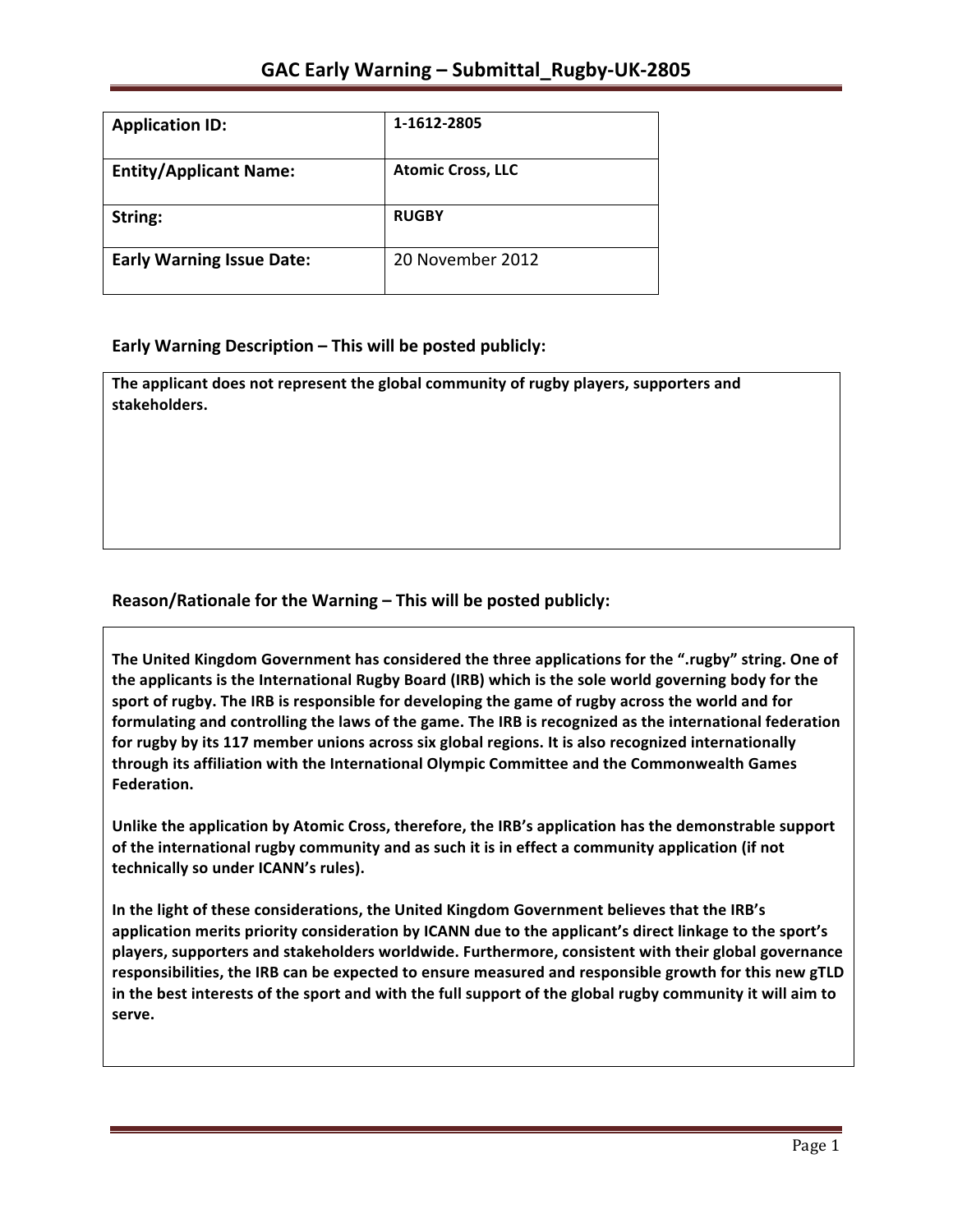# **Possible Remediation steps for Applicant – This will be posted publicly:**

GAC Member(s) to identify possible remediation steps to be taken by the applicant The applicant should withdraw their application based on the information provided above.

## Further Notes from GAC Member(s) (Optional) – This will be posted publicly: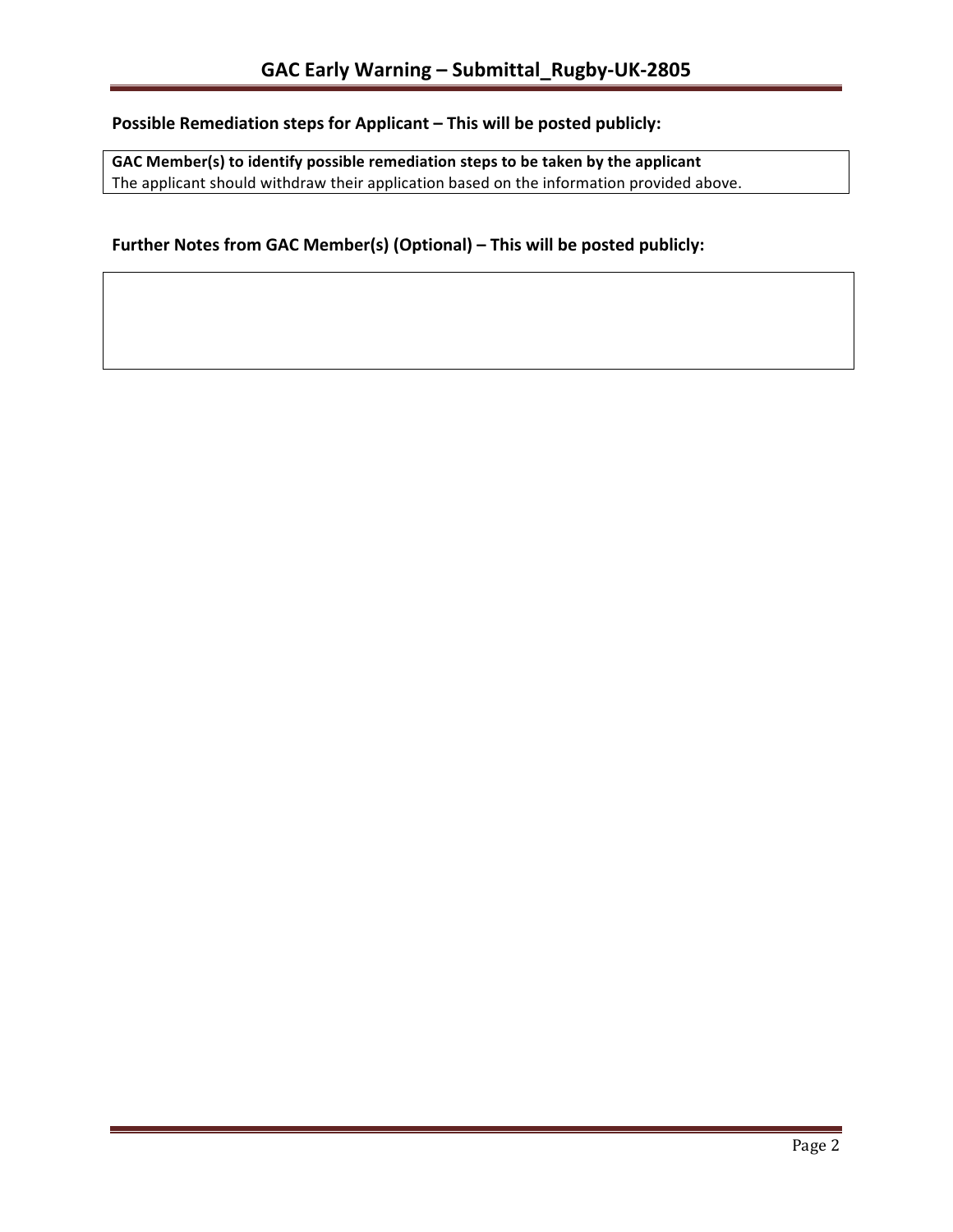# **INFORMATION FOR APPLICANTS**

## **About GAC Early Warning**

The GAC Early Warning is a notice only. It is not a formal objection, nor does it directly lead to a process that can result in rejection of the application. However, a GAC Early Warning should be taken seriously as it raises the likelihood that the application could be the subject of GAC Advice on New gTLDs or of a formal objection at a later stage in the process. Refer to section 1.1.2.4 of the Applicant Guidebook (http://newgtlds.icann.org/en/applicants/agb) for more information on GAC Early Warning.

## **Instructions if you receive the Early Warning**

**ICANN** strongly encourages you work with relevant parties as soon as possible to address the concerns **voiced in the GAC Early Warning.** 

#### **Asking questions about your GAC Early Warning**

If you have questions or need clarification about your GAC Early Warning, please contact gacearlywarning@gac.icann.org. As highlighted above, ICANN strongly encourages you to contact gacearlywarning@gac.icann.org as soon as practicable regarding the issues identified in the Early Warning. 

#### **Continuing with your application**

If you choose to continue with the application, then the "Applicant's Response" section below should be completed. In this section, you should notify the GAC of intended actions, including the expected completion date. This completed form should then be sent to gacearlywarning@gac.icann.org. If your remediation steps involve submitting requests for changes to your application, see the change request process at http://newgtlds.icann.org/en/applicants/customer-service/change-requests.

In the absence of a response, ICANN will continue to process the application as submitted.

#### **Withdrawing your application**

If you choose to withdraw your application within the 21-day window to be eligible for a refund of 80% of the evaluation fee (USD 148,000), please follow the withdrawal process published at http://newgtlds.icann.org/en/applicants/customer-service/withdrawal-refund. Note that an application can still be withdrawn after the 21-day time period; however, the available refund amount is reduced. See section 1.5 of the Applicant Guidebook.

For questions please contact: gacearlywarning@gac.icann.org